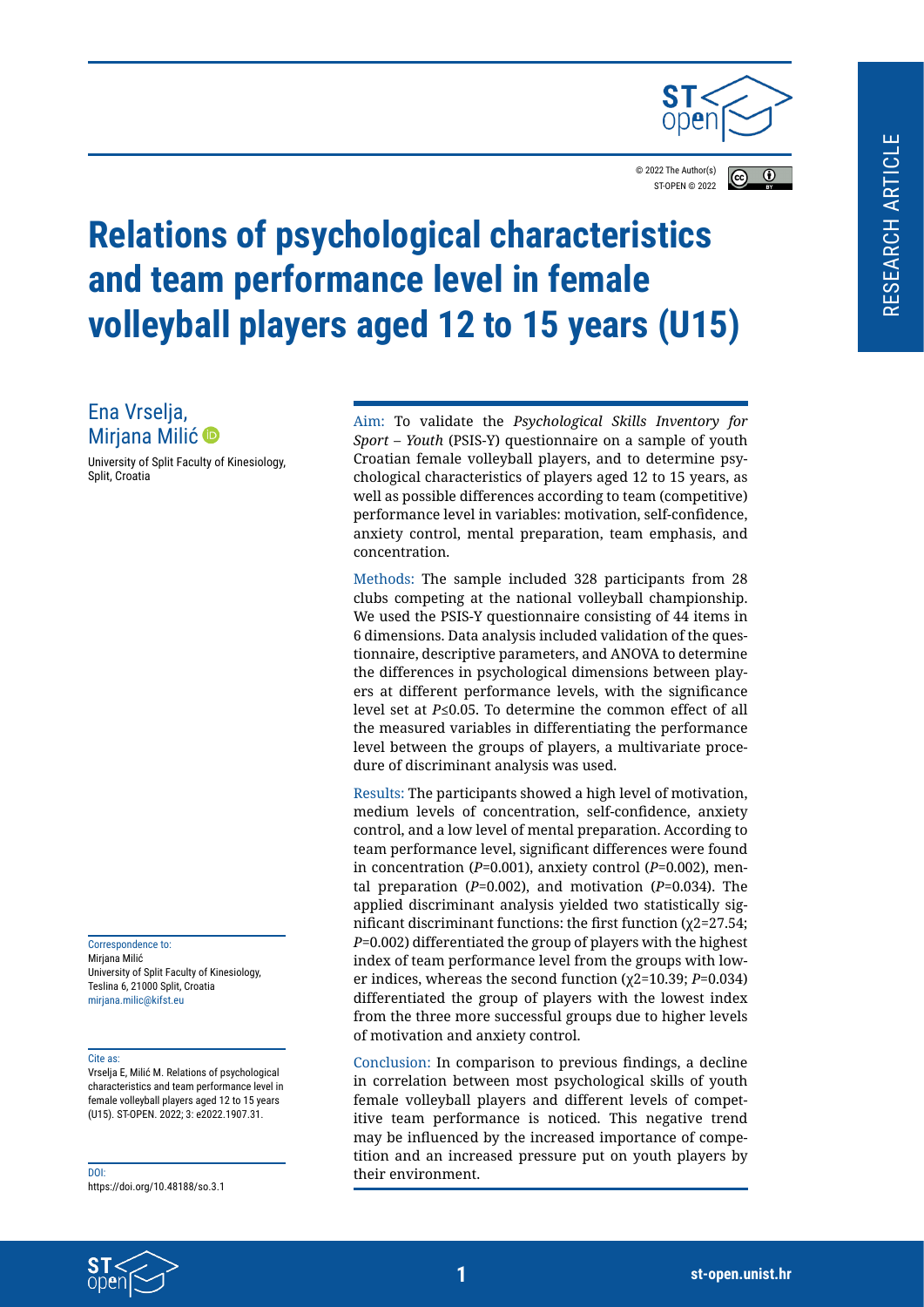#### **Introduction**

Volleyball is a team sports game available to everyone. It is part of the curricular and extracurricular program of physical education for students of both elementary schools and high schools and it is gaining popularity as a student sport and recreational activity, especially among the female population (Milić, 2014). The objective of volleyball is to send the ball over the net with no more than three touches (between members of the same team) and ground it on the opponent's field, or to take advantage of the opponent making a mistake, thus winning a point ([Grgantov, 2005](#page-13-0)). This can be achieved only in a positive and stimulating team environment, defined by the harmony between team members and the coach, which is the main requirement for team functioning. To achieve these sports goals, it is necessary to involve a sports psychologist, whose task is to educate and help the coach in shaping the desirable patterns of the motivational climate, to nurture open communication and interpersonal relationships in terms of acceptance and care for one's teammates ([Orlick & Partington, 1988](#page-13-1)).

It is a fact that athletes in team sports are forced to spend the majority of their time as part of the group, which does not necessarily mean that they like spending time with their colleagues, or are all compatible as persons. Many studies have proven that team motivational climate and cohesiveness greatly determine athlete's motivation and athletic achievement ([Orlick & Partington, 1988;](#page-13-1) [Alexander & Krane, 1996](#page-12-0); [Cox, Russell & Robb,](#page-12-1)  [1999;](#page-12-1) [Duda, 2001;](#page-12-2) [Roberts, 2001;](#page-13-2) [Jurko, 2013;](#page-13-3) Milavić, 2013; Galić, Protić, Žvan & Kondrič, 2014; Stanović, 2017; Stanović, Milić & Grgantov, 2020). Furthermore, in sports practice, top athletic achievements or unexpectedly poor achievements are often attributed to athletes' psychological skills ([Stipkov, 2018](#page-13-4)). A "positive" example of pronounced psychological skills is an athlete or a sports team that does not exhibit particular characteristics of success during training or preparation but achieves exceptional success or success above expected during an important competition. A possible "negative" example is an athlete or a sports team with a high level of sports achievement and great success during training who cannot reproduce that level of success in a competition (Stanović, 2017). Orlick and Partington ([1988](#page-13-1)) state that a crucial difference between successful and less successful athletes at the elite level is their difference in mental and psychological skills, emphasizing that by the acquisition of necessary skills and techniques, an athlete can not only achieve some of the sports goals more easily but also achieve higher levels of personal success and joy of living.

Most scientific papers in sports psychology study professional and elite athletes, either in individual or team sports ([Schurr, Ashley & Joy, 1977;](#page-13-5) [Mahoney, Gabriel & Perkins, 1987;](#page-13-6) [Feltz, 1988;](#page-12-3) [Klein, 1990](#page-13-7); [Chartrand, Jowdy & Danish, 1992;](#page-12-4) [Feltz, 1994;](#page-13-8) [Jones, Hanton &](#page-13-9)  [Swain, 1994](#page-13-9); [Van den Auweele, Nys, Rzewnicki & Van Mele, 2001;](#page-13-10) [Gould, Dieffenbach &](#page-13-11)  [Moffett, 2001;](#page-13-11) [2002;](#page-13-12) [Woodman & Hardy, 2003;](#page-14-0) [Weinberg & Gould, 2011](#page-14-1)), to investigate the relations between athletes' psychological skills and their sports results to predict top athletic achievements or unexpectedly poor performance. Two extensive studies were recently conducted with youth Croatian volleyball players, aimed to determine the relations between psychological skills using variables: sex, age, playing position, and individual player performance level. New questionnaires for measuring athletes' psychological skills were

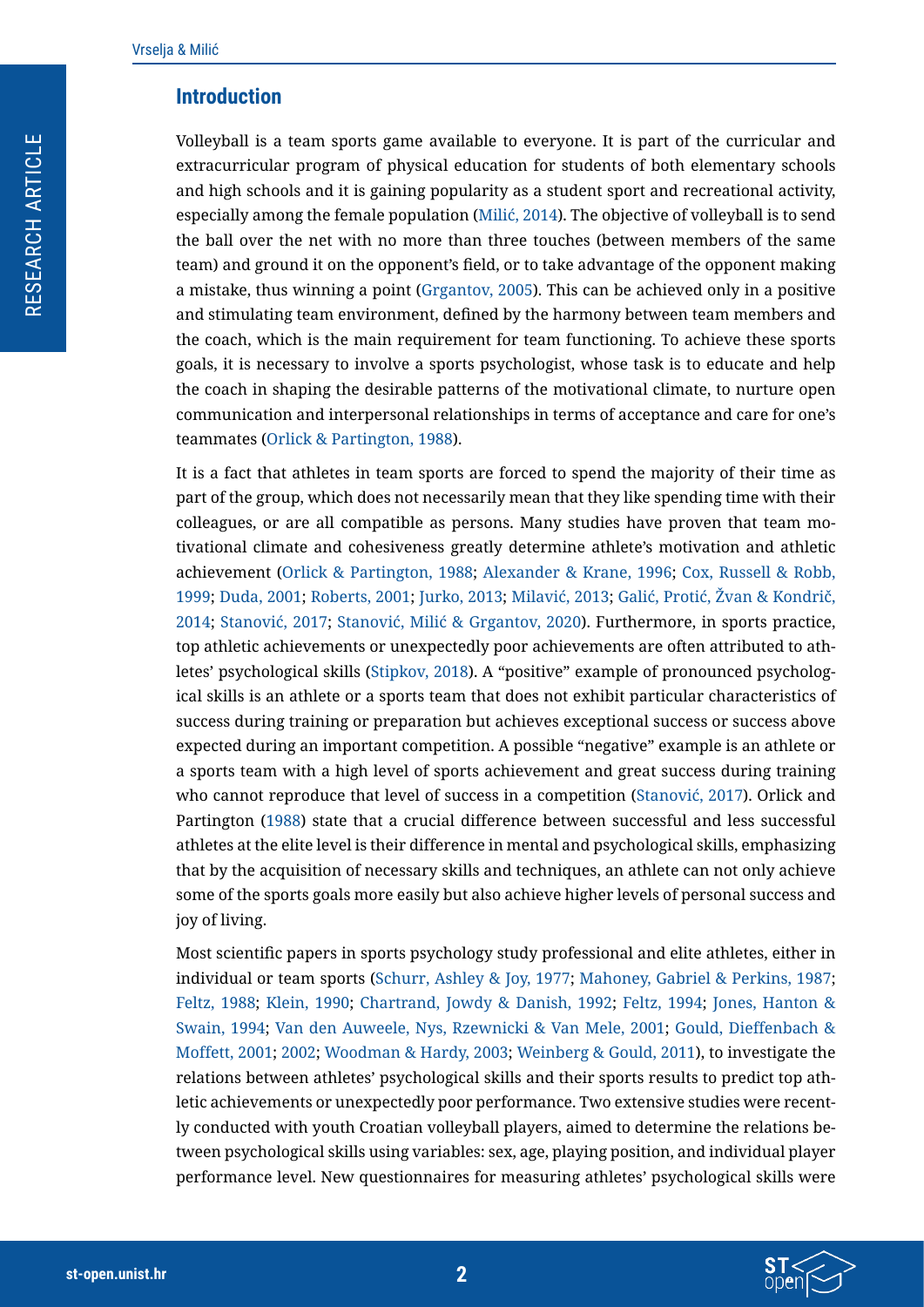constructed within doctoral dissertations, which determined the relations between psychological constructs of cohesion, perceived collective efficacy, coaching behavior ([Jurko,](#page-13-3)  [2013](#page-13-3)), and anxiety, motivation, concentration, self-confidence, perceived competence for volleyball, usage of state self-regulation techniques (Milavić, 2013), and other variables.

Furthermore, on a sample of youth and junior female volleyball players, Milavić, Grgantov, and Veličkovska (2013) determined no significant differences in the level of psychological characteristics between groups of players playing at different positions within their team. They measured psychological characteristics with the *Athletic Coping Skills Inventory* (ACSI-28), constructed by Smith, Schutz, Smoll, and Ptacek ([1995](#page-13-13)). As opposed to ACSI-28, the *Psychology Skills Inventory for Sports – Youth version* (PSYS-Y), constructed by Elferink-Gemser ([2005](#page-12-5)), was developed to measure the psychological skills of young athletes – distinguishing between more talented and less talented young athletes. The questionnaire measures six dimensions: *mental preparation, motivation, concentration, self-confidence, team emphasis*, and *anxiety control*. This measuring instrument differentiates male and female athletes, individual and team sports athletes, and groups of athletes with different athletic skill levels (Milavić, 2013).

Sindik, Novokmet, and Havaš-Auguštin (2013), Milavić, Jurko, and Grgantov (2013), and Sindik ([2014](#page-13-14)) used the PSIS-Y questionnaire in their studies and, by using factorial structure, determined satisfactory reliability in youth Croatian table tennis players and youth male and female volleyball players. Stipkov ([2018\)](#page-13-4) and Milavić (2013) used the PSIS-Y on a sample of youth and junior female volleyball players and confirmed satisfactory metric characteristics for five of the total six scales of the questionnaire. The *team emphasis* scale had an inadequate level of reliability.

A new problem is imposed: will a repeated measurement by applying factor analysis after a certain time interval on a large sample confirm previous findings on reliability and sensitivity of the PSIS-Y, and what multiple effect will it have on the competitive success of youth Croatian volleyball players? The aim of this study was to determine psychological characteristics of youth female volleyball players aged 12 to 15 years, and the possible differences according to team (competitive) performance level in variables *motivation, self-confidence, anxiety control, mental preparation, team emphasis*, and *concentration*, and to validate the PSIS-Y questionnaire on a sample of youth Croatian female volleyball players.

## **Participants and methods**

The sample included 328 youth female volleyball players aged 12 to 15 years (U15), members of 28 clubs from all Croatian regions, participating at the open national volleyball championship. To make the sample as representative as possible, volleyball players from all regions were included, especially members of the best clubs at the national level.

All players from the 7 best-ranked clubs, i.e., 76 players, participated in this study, as the group of most successful players, with Index 4. The second group included 89 players from 8 clubs ranked between 8th and 15th place, representing the group of more successful players, with *Index 3*. The third group included 77 players from 7 volleyball clubs ranked

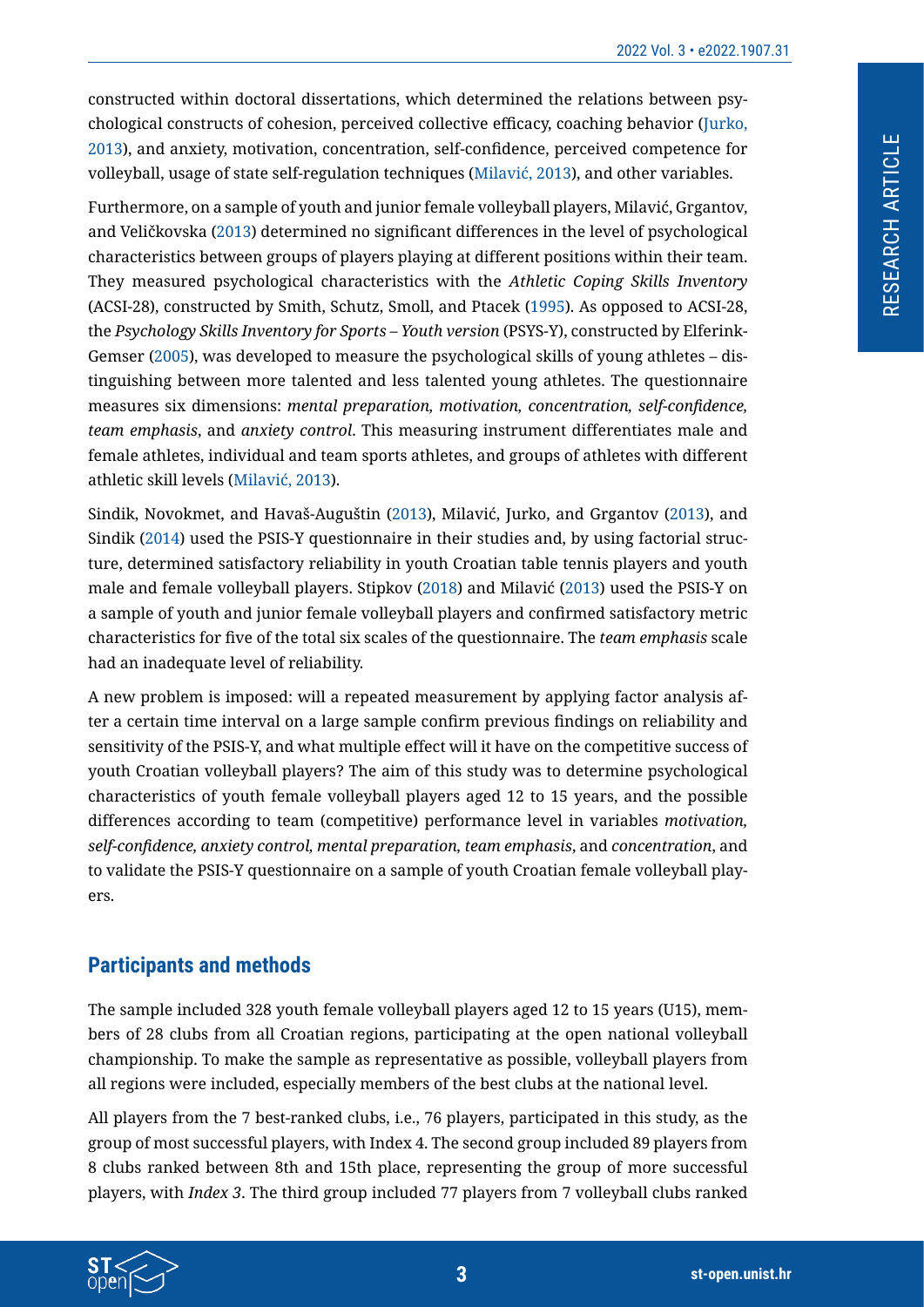from 16th to 23rd place at the youth national championship, representing the group of less successful players with *Index 2*. The group of least successful players is represented by 86 volleyball players from 8 clubs ranked between 24th and 32nd place at the youth Croatian volleyball championship (U15).

Participants' mean chronological age was 14.62±0.71 years, whereas their mean training age was 36.44±15.32 months. Participants' mean body height was 172.05±6.18 cm, and their mean body mass was 57.52±8.79 kg. All subjects had ID cards provided by the Croatian Volleyball Federation and verified by an authorized sports physician.

The variable sample included the items of the PSIS-Y, by Elferink-Gemser et al. ([2005](#page-12-5)), which consists of 44 statements and measures 6 dimensions: motivation, self-confidence, anxiety control, mental preparation, team emphasis, and concentration. The scale is a 5-point Likert-type scale with levels of assessment ranging from 1 – *I strongly disagree* to 5 – *I strongly agree*.

There was one dependent, i.e., grouping variable defined in this study: *Competitive (team) success* of players was determined by team placement among the 32 youth volleyball teams that participated at the open Croatian championship.

#### *Description of the experimental procedure*

In the first phase of the research, the date of the survey was set in agreement with the responsible persons from the volleyball clubs (Youth National Volleyball Championship). The coaches informed the players' parents about the reasons for conducting the research and obtained written consent for their underage children to participate in the research. Besides parental consent, permission to conduct the research during the national championship was also obtained from the umbrella organization, the Croatian Volleyball Federation.

In the second phase, the PSIS-Y questionnaire was filled out the day before the national championship in Rovinj started. The participants filled out the questionnaire in sports halls and the researcher emphasized the importance of answering honestly. In case some of the participants needed help when filling out the questionnaire or asked for some additional information, the researcher was available at all times.

In the final phase, team success was assessed based on the results achieved in the Youth National Volleyball Championship (Official website of the Croatian Volleyball Federation, competition results). The collected data were analyzed using the *Statistica Ver. 13.00*  (StatSoft, SAD) computer program.

#### *Methods of data analysis*

Data analysis included validation of the applied questionnaire and analysis of metric characteristics of variables: motivation, self-confidence, anxiety control, mental preparation, and concentration, on a sample of youth female volleyball players. Basic metric characteristics of the scales were calculated: reliability – coefficient of internal consistency Cronbach's alpha, total explained variance, and sensitivity – coefficients of asymmetry (Skew) and peakedness (Kurt) of result distribution, minimum result (Min), maximum re-

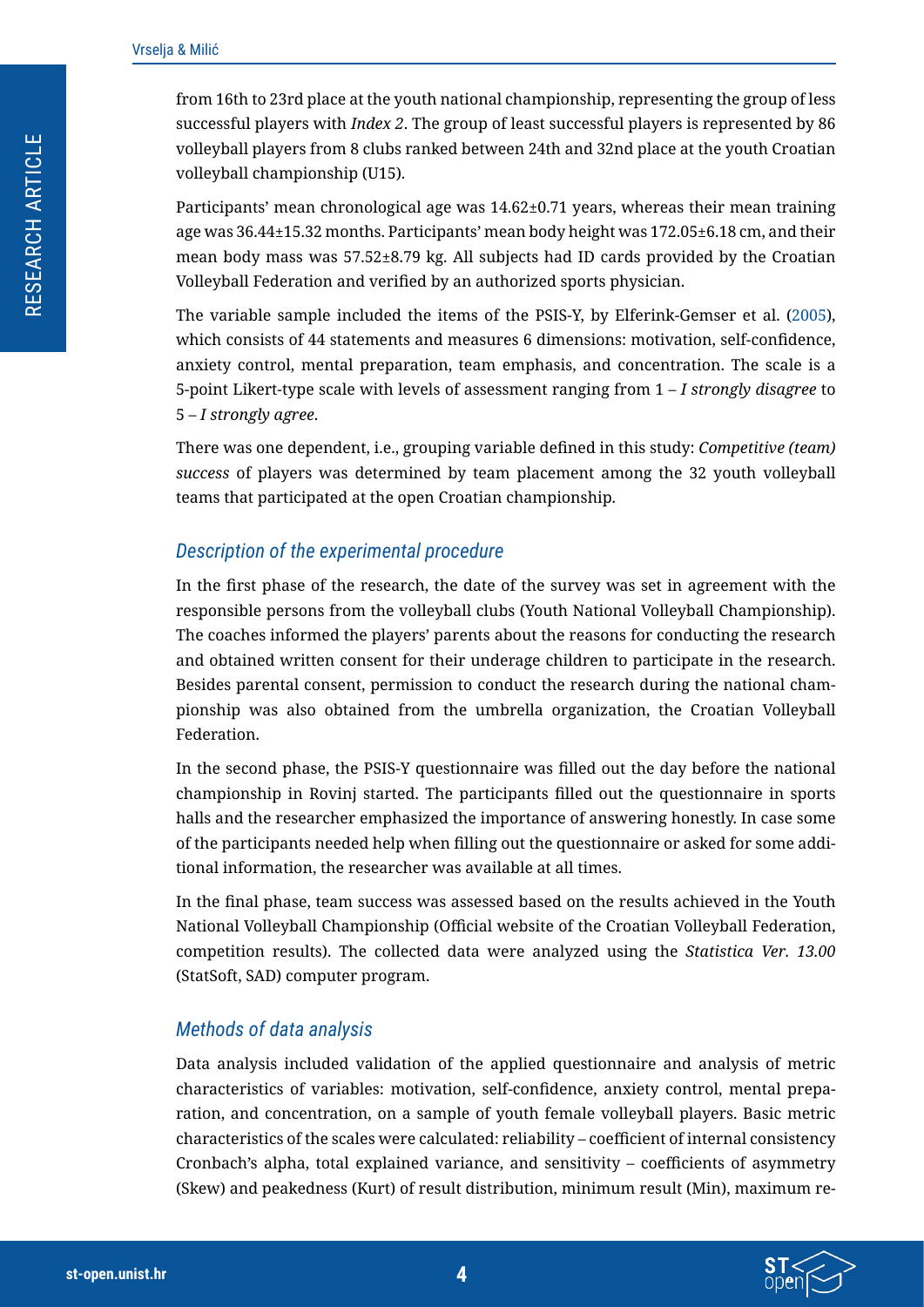sult (Max), and MaxD value were calculated for each scale to determine if the results of the applied variables deviate significantly from normal distribution by using the Kolmogorov-Smirnov test (KS test). All further procedures were oriented towards determining the validity of each scale.

After the factor analysis, descriptive statistics was calculated to determine mean values (corrected arithmetic mean) and measures of dispersion (standard deviation) of results. To allow the comparison of the results in scales with a different number of items (statements), the corrected arithmetic mean of the results of each scale was calculated by summing up the results of all items of the scale and then dividing that sum with the number of items of the scale  $[AM=(v1+v2+v3+...+vN)/N]$ .

Univariate analysis of variance (ANOVA) was used to determine the differences in *motivation, self-confidence, anxiety control, mental preparation, team emphasis*, and *concentration* between players with different competitive performance, with the significance level set at *P*≤0.05.

To determine the common multivariate "effect" of all the measured variables in possible differentiation of competitive success between groups of players, a multivariate procedure of *discriminant analysis* was applied.

# **Results**

The results of validation of the scales of the PSIS-Y questionnaire by using factor analysis are presented in **[Tables 1](#page-4-0)[-6](#page-7-0)**.

**Statements** After the selection of items Components† 1  $2$ I am very motivated to do well in my sport.  $0.15$  0.15 I sometimes lack motivation to train.<sup>‡</sup> **interval in the set of set of set of set of set of set of set of set of set of set of set of set of set of set of set of set of set of set of set of set of set of set of set of set** Winning is very important to me.  $0.17$  0.42 Right now, the most important thing in my life is to do well in my sport. 0.16 0.89 My sport is my whole life. 0.87 I want to train hard to belong to the top in my sport. Compared to the top in my sport. Compared to the top in my sport. In my sport, I want to bring out the best in myself. 0.81 0.04 0.04 I want to succeed in my sport. Contact the contact of the contact of the contact of the contact of the contact of the contact of the contact of the contact of the contact of the contact of the contact of the contact of the Eigen 2.14 1.89 % 30.57 26.97 Alpha 0.73 Standardized Alpha 0.75

<span id="page-4-0"></span>Table 1. Validation of the *Psychological Skills Inventory for Sport – Youth version – motivation (PSIS\_MOT)* scale after the selection of items\*

\* Eigen – component eigenvalue variance; % – the percentage of explained variance; Alpha – Cronbach's alpha coefficient of reliability; Standardized Alpha – standardized Cronbach's alpha coefficient of reliability.

† Isolated factors (dimensions) of statements.

§ Selected (isolated) statement (item).



<sup>‡</sup> Inverted statement (item).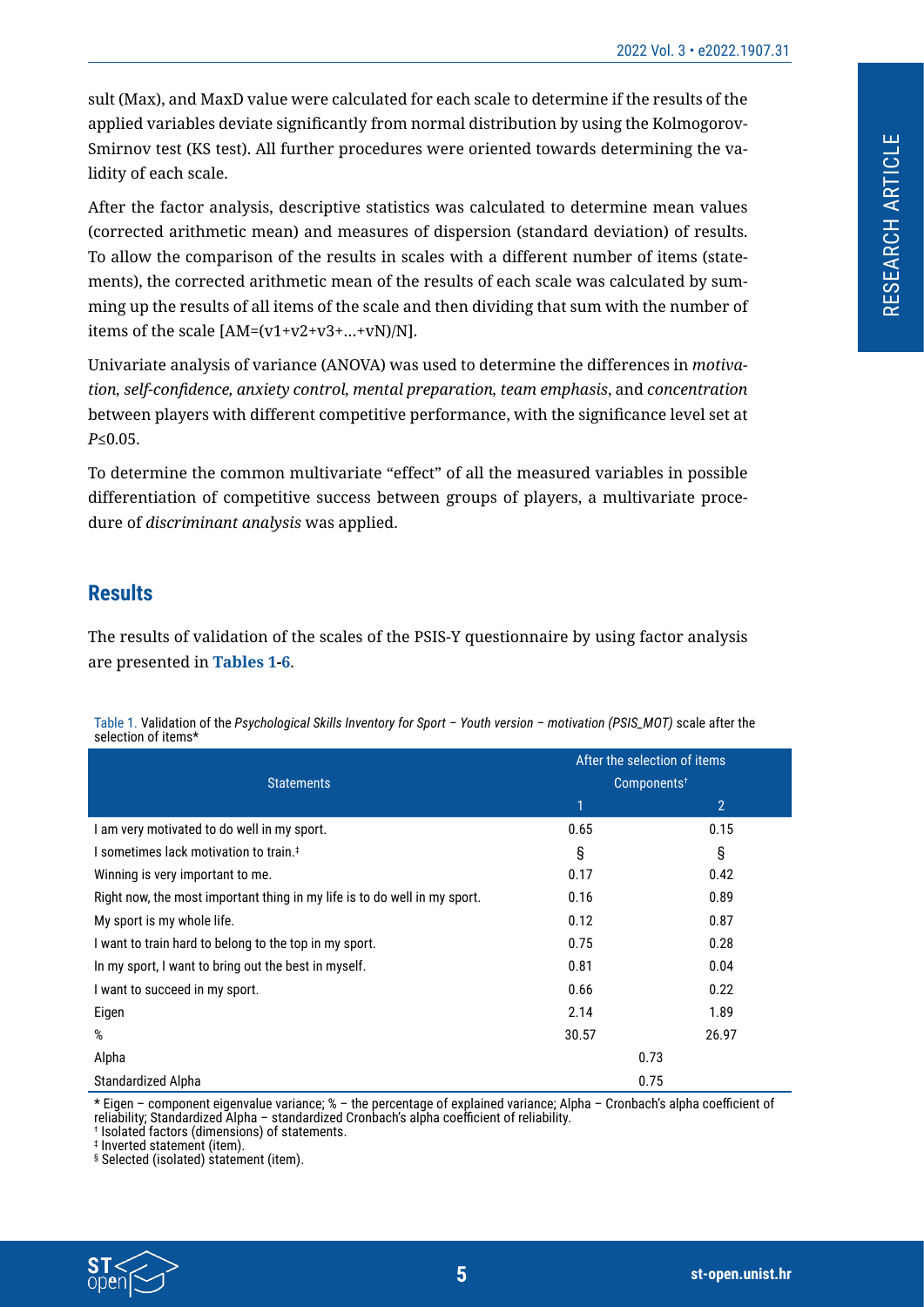After selecting one statement (item), a satisfactory coefficient of reliability Cronbach's alpha of 0.73 was obtained for the *motivation* scale, whereas the total explained variance was 57.54% (**[Table 1](#page-4-0)**).

| Table 2. Validation of the Esychological Skills hivehtory for Sport - Toddi version - Seri-Competite (FS13_3C) Scale |                         |                |  |  |  |  |  |
|----------------------------------------------------------------------------------------------------------------------|-------------------------|----------------|--|--|--|--|--|
| <b>Statements</b>                                                                                                    | Components <sup>+</sup> |                |  |  |  |  |  |
|                                                                                                                      | 1                       | $\overline{2}$ |  |  |  |  |  |
| In most competitions, I go in confident that I will do well.                                                         | $-0.01$                 | 0.71           |  |  |  |  |  |
| It doesn't take much to shake my self-confidence. <sup>‡</sup>                                                       | 0.66                    | 0.11           |  |  |  |  |  |
| A minor injury or a bad practice can really shake my self-confidence. <sup>‡</sup>                                   | 0.78                    | $-0.04$        |  |  |  |  |  |
| I have frequent doubts about my athletic ability. <sup>†</sup>                                                       | 0.77                    | $-0.20$        |  |  |  |  |  |
| When I begin to perform poorly, my confidence drops very quickly. <sup>‡</sup>                                       | 0.69                    | $-0.39$        |  |  |  |  |  |
| I can usually remain confident even through one of my poorer performances.                                           | $-0.12$                 | 0.65           |  |  |  |  |  |
| My self-confidence jumps all over the place.                                                                         | 0.04                    | 0.74           |  |  |  |  |  |
| I have faith in myself.                                                                                              | $-0.34$                 | 0.66           |  |  |  |  |  |
| Eigen                                                                                                                | 2.24                    | 2.13           |  |  |  |  |  |
| %                                                                                                                    | 28.06                   | 26.59          |  |  |  |  |  |
| Alpha<br>0.73                                                                                                        |                         |                |  |  |  |  |  |
| Standardized Alpha                                                                                                   |                         | 0.75           |  |  |  |  |  |

<span id="page-5-0"></span>Table 2. Validation of the *Psychological Skills Inventory for Sport – Youth version – self-confidence (PSIS\_SC)* scale\*

\* Eigen – component eigenvalue variance; % – the percentage of explained variance; Alpha – Cronbach's alpha coefficient of reliability; Standardized Alpha – standardized Cronbach's alpha coefficient of reliability. † Isolated factors (dimensions) of statements.

‡ Inverted statement (item).

A satisfactory Cronbach's alpha coefficient of reliability of 0.73 was obtained for the *self-confidence* scale, whereas the total explained variance was 54.65% (**[Table 2](#page-5-0)**).

| <b>Statements</b>                                                                                 | Components <sup>+</sup><br>1 |
|---------------------------------------------------------------------------------------------------|------------------------------|
| I am more tense before I perform than I am during the performance.                                | $-0.26$                      |
| I am often panic-struck during those last few moments before I begin my performance. <sup>‡</sup> | $-0.71$                      |
| I spend a lot of energy trying to stay calm before a meet. <sup>‡</sup>                           | $-0.70$                      |
| I get nervous because I want to start performing. <sup>‡</sup>                                    | $-0.65$                      |
| I am anxious to perform in strange places. <sup>#</sup>                                           | $-0.67$                      |
| Before a meet, I worry if I will do well. <sup>‡</sup>                                            | $-0.68$                      |
| Before important meets, I feel intense anxiety. <sup>†</sup>                                      | $-0.69$                      |
| The period right before a performance feels unpleasant. <sup>‡</sup>                              | $-0.72$                      |
| Eigen                                                                                             | 3.41                         |
| %                                                                                                 | 42.68                        |
| Alpha                                                                                             | 0.80                         |
| Standardized Alpha                                                                                | 0.80                         |

Table 3. Validation of the *Psychological Skills Inventory for Sport – Youth version – anxiety control (PSIS\_AC)* scale\*

\* Eigen – component eigenvalue variance; % – the percentage of explained variance; Alpha – Cronbach's alpha coefficient of reliability; Standardized Alpha – standardized Cronbach's alpha coefficient of reliability. † Isolated factors (dimensions) of statements.

‡ Inverted statement (item).

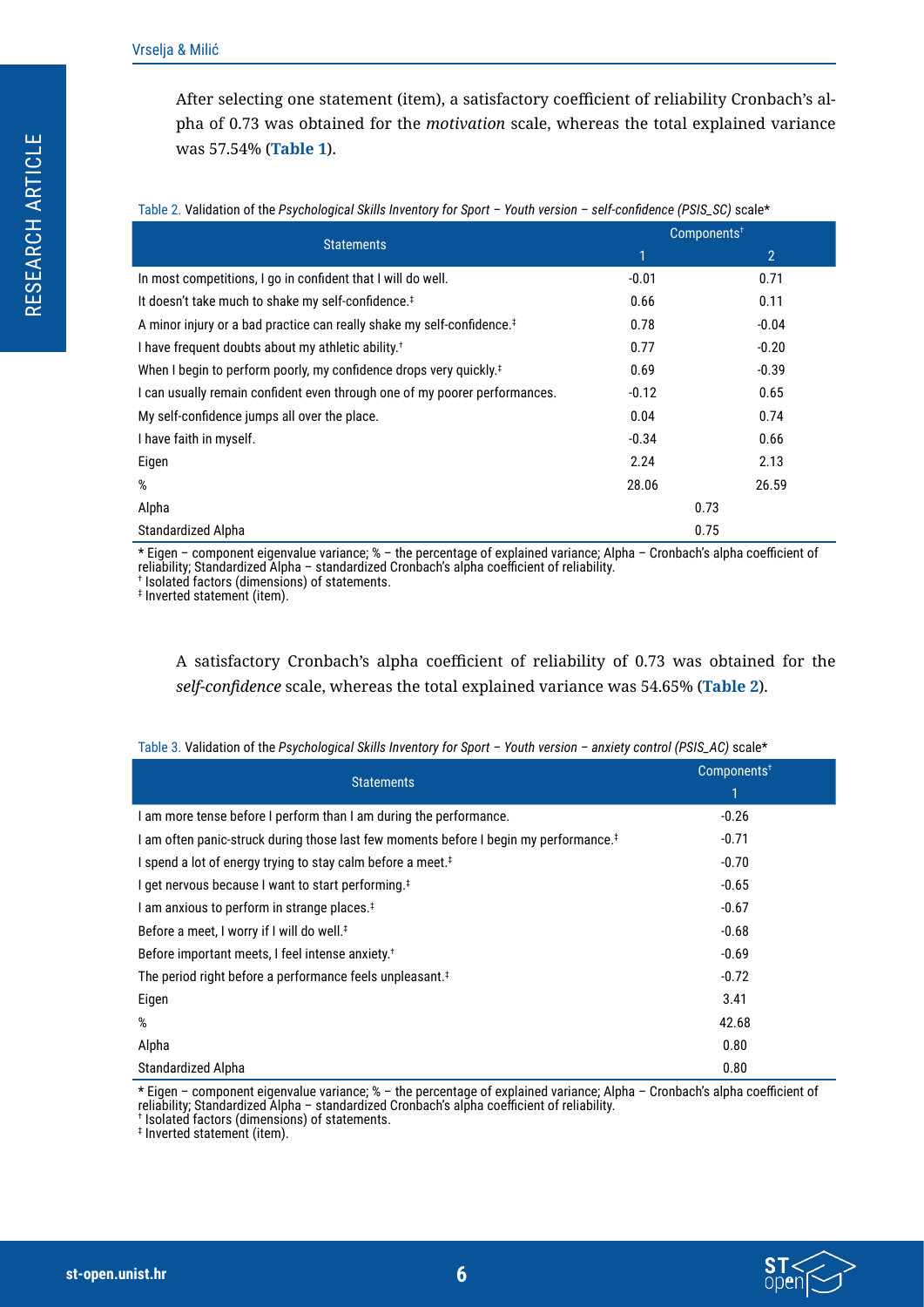A good coefficient of reliability Cronbach's alpha of 0.80 was obtained for the *anxiety control* scale, whereas the total explained variance was 42.68%.

Table 4. Validation of the *Psychological Skills Inventory for Sport – Youth version – mental preparation (PSIS\_MP)* scale\*

| <b>Statements</b>                                                                                               | Components <sup>+</sup> |  |  |
|-----------------------------------------------------------------------------------------------------------------|-------------------------|--|--|
|                                                                                                                 | 1                       |  |  |
| I often dream about competition.                                                                                | $-0.60$                 |  |  |
| I often "rehearse" my performance in my head before I perform.                                                  | $-0.71$                 |  |  |
| When I mentally practice my performance, I "see" myself performing $-$ just like I was<br>watching a videotape. | $-0.74$                 |  |  |
| When I am preparing to perform, I try to imagine what it will feel like in my muscles.                          | $-0.69$                 |  |  |
| When I close my eyes, I can imagine what my muscles feel like.                                                  | $-0.73$                 |  |  |
| I prepare for a meet by making mental representations of my performance.                                        | $-0.71$                 |  |  |
| Eigen                                                                                                           | 2.91                    |  |  |
| %                                                                                                               | 48.54                   |  |  |
| Alpha                                                                                                           | 0.79                    |  |  |
| Standardized Alpha                                                                                              | 0.79                    |  |  |

\* Eigen – component eigenvalue variance; % – the percentage of explained variance; Alpha – Cronbach's alpha coefficient of reliability; Standardized Alpha – standardized Cronbach's alpha coefficient of reliability. † Isolated factors (dimensions) of statements.

‡ Inverted statement (item).

A good coefficient of reliability Cronbach's alpha of 0.79 was obtained for the *mental preparation* scale, whereas the total explained variance was 48.54%.

Table 5. Validation of the *Psychological Skills Inventory for Sport – Youth version – team emphasis (PSIS\_TE)* scale after the selection of items\*

|                                                                                          | After the selection of items<br>Components <sup>+</sup> |                |  |  |
|------------------------------------------------------------------------------------------|---------------------------------------------------------|----------------|--|--|
| <b>Statements</b>                                                                        |                                                         |                |  |  |
|                                                                                          | 1                                                       | $\overline{2}$ |  |  |
| I get very frustrated when a teammate is performing poorly.                              | 0.78                                                    | 0.05           |  |  |
| I am more focused on my own performance than that of my team.                            | 0.54                                                    | $-0.33$        |  |  |
| I think team spirit is very important.                                                   | $-0.04$                                                 | 0.61           |  |  |
| When my team loses, I feel bad-no matter how well I did as an individual.                | §                                                       | §              |  |  |
| I think the performance of the team is more important than my individual<br>performance. | 0.08                                                    | 0.50           |  |  |
| If my teammates don't exert themselves to the utmost, I get angry.                       | 0.78                                                    | 0.25           |  |  |
| If I decline the performance level of the team, I have to be replaced.                   | 0.01                                                    | 0.71           |  |  |
| Eigen                                                                                    | 1.52                                                    | 1.31           |  |  |
| %                                                                                        |                                                         | 25.29          |  |  |
| Alpha                                                                                    | 0.36                                                    |                |  |  |
| Standardized Alpha                                                                       |                                                         | 0.35           |  |  |

\* Eigen – component eigenvalue variance; % – the percentage of explained variance; Alpha – Cronbach's alpha coefficient of reliability; Standardized Alpha – standardized Cronbach's alpha coefficient of reliability.

† Isolated factors (dimensions) of statements.

‡ Inverted statement (item).

§ Selected (isolated) statement (item).

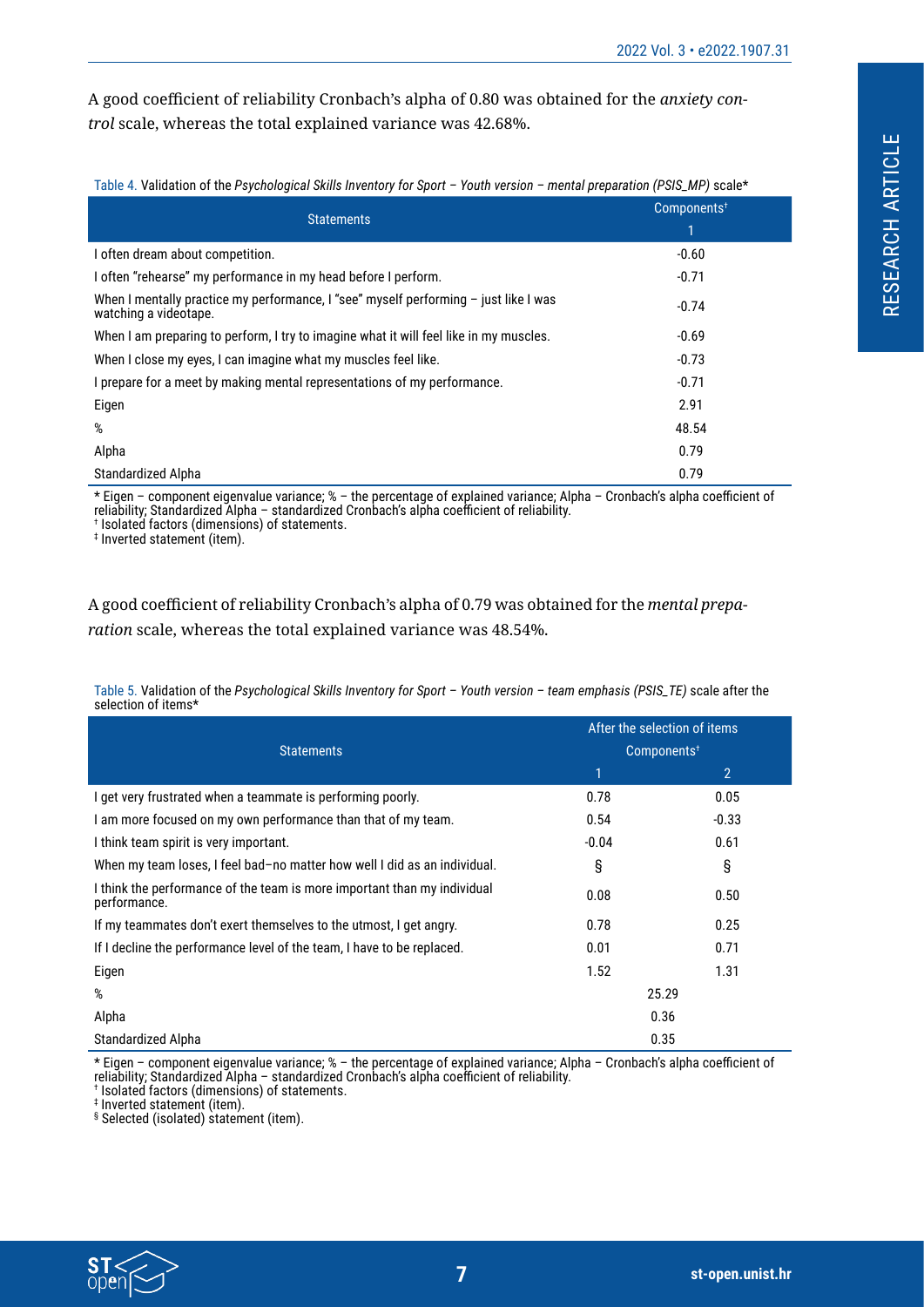After selecting one item, an unacceptable coefficient of reliability Cronbach's alpha of 0.36 was obtained for the *team emphasis* scale, whereas the total explained variance was 25.29%; thus, the scale was excluded from further analysis.

<span id="page-7-0"></span>Table 6. Validation of the *Psychological Skills Inventory for Sport – Youth version – concentration (PSIS\_CON)* scale after the selection of items\*

|                                                                                                          |                         | After the selection of items |  |  |
|----------------------------------------------------------------------------------------------------------|-------------------------|------------------------------|--|--|
| <b>Statements</b>                                                                                        | Components <sup>†</sup> |                              |  |  |
|                                                                                                          | 1                       | $\overline{2}$               |  |  |
| I often have trouble concentrating during my performance. <sup>‡</sup>                                   | 0.70                    | $-0.28$                      |  |  |
| I experience frequent "hot streaks" in which my performance is unusually<br>good.                        | §                       | §                            |  |  |
| When I am performing poorly, I tend to lose my concentration. <sup><math>\ddagger</math></sup>           | 0.69                    | 0.16                         |  |  |
| During my performance I am incommoded by comments of people surrounding<br>me. <sup>‡</sup>              | 0.76                    | 0.14                         |  |  |
| At the beginning of my performance, I have trouble forgetting things I was<br>doing before. <sup>#</sup> | 0.73                    | 0.22                         |  |  |
| During my performance, others distract me. <sup>‡</sup>                                                  | 0.70                    | 0.01                         |  |  |
| I can concentrate better on a difficult meet than on an easy one.                                        | 0.10                    | 0.95                         |  |  |
| Eigen                                                                                                    | 2.59                    | 1.08                         |  |  |
| %                                                                                                        | 43.13                   | 17.95                        |  |  |
| Alpha                                                                                                    |                         | 0.72                         |  |  |
| Standardized Alpha                                                                                       |                         | 0.72                         |  |  |

\* Eigen – component eigenvalue variance; % – the percentage of explained variance; Alpha – Cronbach's alpha coefficient of reliability; Standardized Alpha – standardized Cronbach's alpha coefficient of reliability.

† Isolated factors (dimensions) of statements.

‡ Inverted statement (item).

§ Selected (isolated) statement (item).

After selecting one item, a satisfactory coefficient of reliability Cronbach's alpha of 0.72 was obtained for the *concentration* scale, whereas the total explained variance was 60.08%.

Descriptive statistics parameters of 5 validated and acceptable scales of the PSIS-Y questionnaire are presented in **[Table 7](#page-7-1)**.

<span id="page-7-1"></span>Table 7. Descriptive parameters and metric characteristics of validated scales of the questionnaire: *Psychological Skills Inventory for Sport – Youth version\**

| <b>Variables</b>           | <b>Number</b><br>of items | Am   | Sd   | Cronbach's<br>Alpha | D (KS test) | <b>Min</b> | <b>Max</b> | <b>Skew</b> | <b>Kurt</b> |
|----------------------------|---------------------------|------|------|---------------------|-------------|------------|------------|-------------|-------------|
| <b>PSIS Motivation</b>     |                           | 4.26 | 0.53 | 0.73                | 0.14        | 2.14       | 5.00       | $-1.08$     | 1.51        |
| PSIS_Self-confidence       | 8                         | 3.48 | 0.65 | 0.73                | 0.06        | 1.50       | 5.00       | $-0.02$     | $-0.37$     |
| PSIS_Anxietyt              | 8                         | 3.23 | 0.80 | 0.80                | 0.08        | 1.13       | 5.00       | $-0.25$     | $-0.46$     |
| PSIS_Mental preparation    | 6                         | 2.88 | 0.91 | 0.79                | 0.05        | 1.00       | 5.00       | 0.08        | $-0.48$     |
| <b>PSIS Concentrationt</b> | 6                         | 3.22 | 0.83 | 0.72                | 0.07        | 1.00       | 5.00       | $-0.25$     | $-0.46$     |

\*Abbreviations: Am – arithmetic mean; Sd – standard deviation; Cronbach's Alpha – coefficient of internal consistency; D – coefficient of the K-S test (significance of the K-S test coefficient); Skew – measure of distribution symmetry; Kurt – the measure of distribution shape.

† Inverted scale.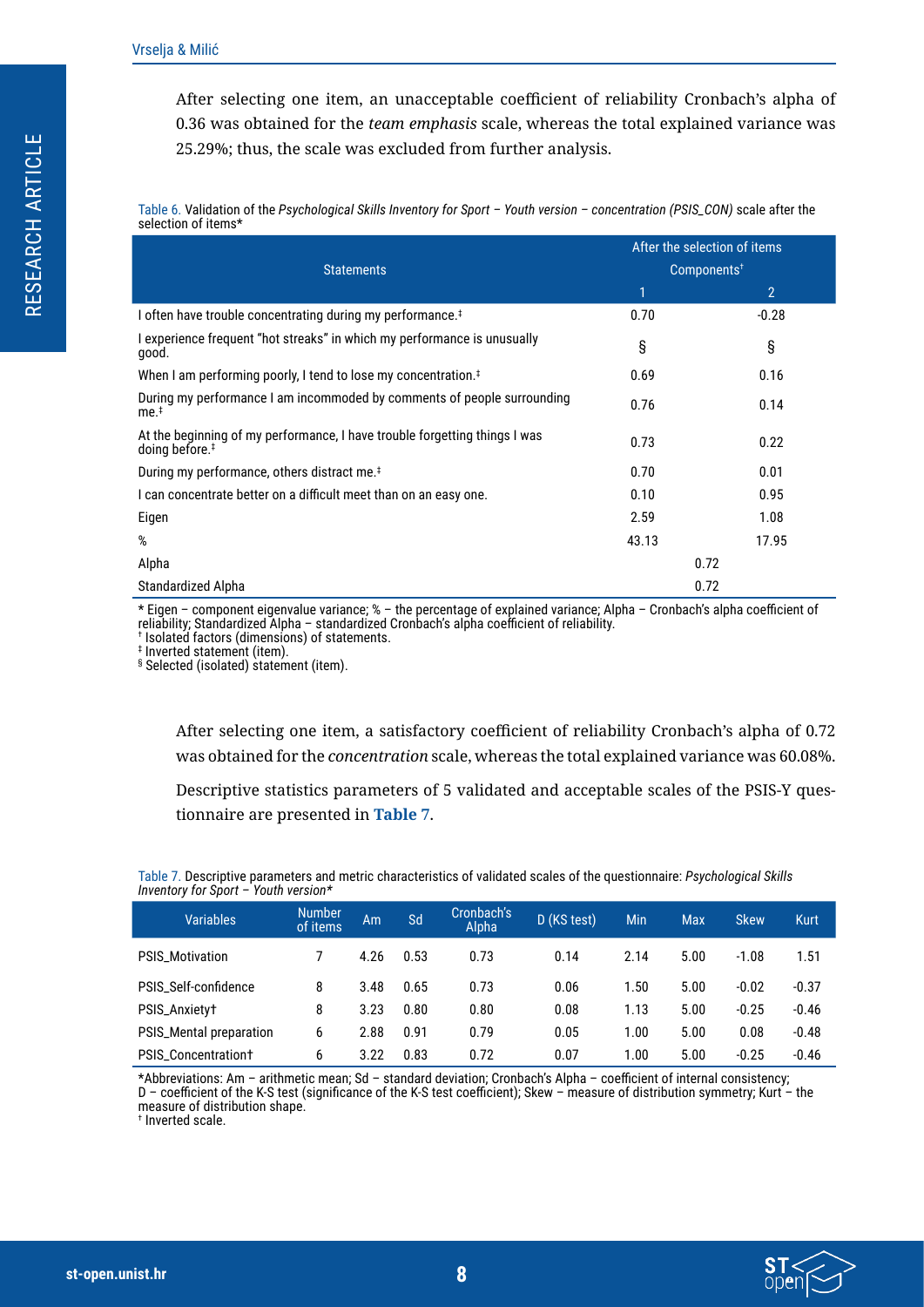As shown in **[Table 7](#page-7-1)**, the scales of *motivation, self-confidence*, and *concentration* had satisfactory coefficients of reliability Cronbach's alpha (0.72, 0.72, and 0.73, respectively), whereas the scales of *anxiety control* and *mental preparation* had good reliability (0.79 and 0.80, respectively). The team emphasis scale, which measures an individual's feeling of belonging to a group and personal contribution to the team, does not have acceptable and satisfactory reliability, and it is possible that this construct is still not fully developed among young players, thus it is excluded from further analysis.

Mean values of the scales show that young female volleyball players have high levels of *motivation* (4.26±0.53) for practicing volleyball, medium levels of *concentration* (3.22±0.83), *self-confidence* (3.48±0.65), and *anxiety control* (3.23±0.80), and low levels of *mental preparation* (2.88±0.91). Even though the distribution of results in two of the five scales deviates significantly from a normal distribution (*motivation* and *anxiety control*), considering the satisfactory results in other sensitivity indicators (range of results, skewness, and kurtosis), parametric statistical procedures will be used in further analysis of all variables to determine the differences between the groups.

The results of the analysis of differences (ANOVA) in psychological skills between the groups of youth players at different levels of *team performance* are presented in **[Table 8](#page-8-0)**.

| ilialice"                                |                           |      |      |                           |      |                                     |      |                            |                     |              |
|------------------------------------------|---------------------------|------|------|---------------------------|------|-------------------------------------|------|----------------------------|---------------------|--------------|
| Categories of team (competitive) success |                           |      |      |                           |      |                                     |      |                            |                     |              |
| <b>Variables</b>                         | Most successful<br>$N-76$ |      |      | More successful<br>$N-89$ |      | <b>Less</b><br>successful<br>$N-77$ |      | Least successful<br>$N-86$ |                     | $\mathsf{P}$ |
|                                          | Am                        | Sd   | Am   | Sd                        | Am   | Sd                                  | Am   | <b>Sd</b>                  |                     |              |
| <b>PSIS_Motivation</b>                   | 4.18                      | 0.61 | 4.30 | 0.45                      | 4.39 | 0.50                                | 4.18 | 0.54                       | $2.93+$             | 0.034        |
| PSIS_Self-confidence                     | 3.54                      | 0.65 | 3.43 | 0.60                      | 3.49 | 0.73                                | 3.47 | 0.65                       | 0.37                | 0.78         |
| PSIS_Anxiety <sup>+</sup>                | 3.46                      | 0.68 | 3.09 | 0.85                      | 3.05 | 0.91                                | 3.36 | 0.70                       | 5.13 <sup>‡</sup>   | 0.002        |
| PSIS_Mental preparation                  | 2.77                      | 0.94 | 3.20 | 0.92                      | 2.78 | 0.96                                | 2.75 | 0.77                       | $5.00*$             | 0.002        |
| PSIS Concentration <sup>+</sup>          | 3.50                      | 0.66 | 2.98 | 0.95                      | 3.26 | 0.91                                | 3.19 | 0.69                       | $5.71$ <sup>§</sup> | 0.001        |

<span id="page-8-0"></span>Table 8. Analysis of variance in the level of psychological skills in groups of youth players at different levels of team performance\*

\* Abbreviations: Am – arithmetic mean; Sd – standard deviation; F – coefficient of analysis of variance; *P* – level of statistical significance.

† Statistically significant at level *P*<.05.

‡ Statistically significant at level *P*<.01.

§ Statistically significant at level *P*<.001. †

<sup>t</sup> Inverted scale.

By applying univariate analysis of variance on four groups of players at different levels of *team performance*, significant differences were found in four of the five measured psychological skills: *concentration* (*P*=0.001), *anxiety control* (*P*=0.002), *mental preparatio*n (*P*=0.002), and *motivation* (*P*=0.034). There were no significant differences between these groups of players in the *self-confidence* variable.

The discriminant analysis results of *psychological skills* between groups of youth players at different levels of *team performance* are presented in **[Table 9](#page-9-0)**.

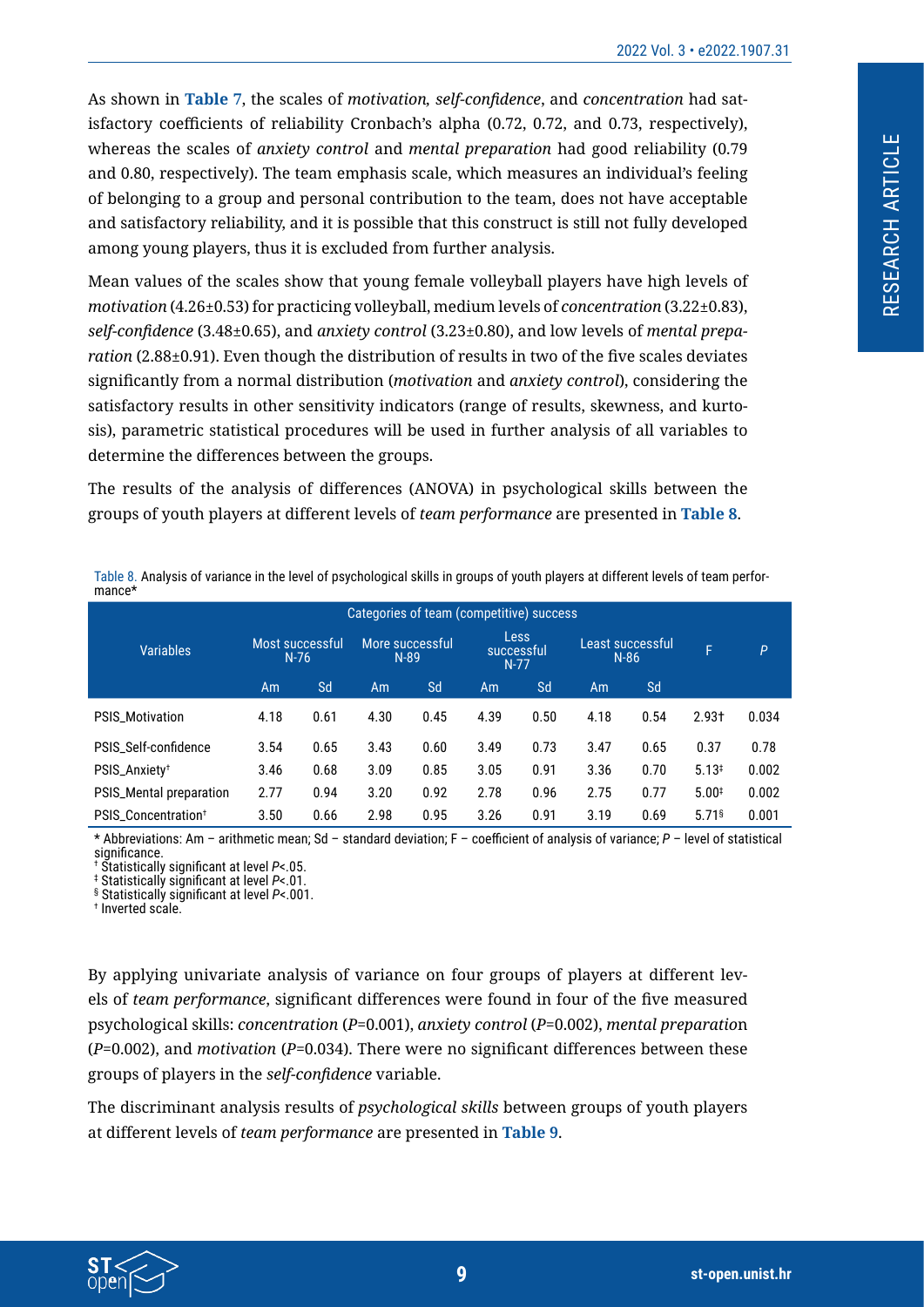| Table 9. Discriminant analysis of psychological skills in groups of youth players at different levels of team performance* |         |                        |                         |          |         |                |  |  |
|----------------------------------------------------------------------------------------------------------------------------|---------|------------------------|-------------------------|----------|---------|----------------|--|--|
| DF                                                                                                                         | λ       | Rc                     | Wλ                      | $\chi^2$ | df      | P              |  |  |
| 1                                                                                                                          | 0.08    | 0.27                   | 0.86                    | 50.42    | 15      | 0.0001         |  |  |
| $\overline{2}$                                                                                                             | 0.07    | 0.25                   | 0.92                    | 25.95    | 8       | $0.001+$       |  |  |
| 3                                                                                                                          | 0.01    | 0.12                   | 0.99                    | 4.58     | 3       | 0.21           |  |  |
| <b>Variables</b>                                                                                                           |         |                        | <b>Structure matrix</b> |          |         |                |  |  |
|                                                                                                                            | 1       |                        | $\overline{2}$          |          |         | $\overline{3}$ |  |  |
| PSIS_Motivation                                                                                                            |         | 0.26<br>0.56           |                         |          | $-0.15$ |                |  |  |
| PSIS_Self-confidence                                                                                                       |         | $-0.20$                |                         | 0.02     | $-0.16$ |                |  |  |
| PSIS_Anxiety‡                                                                                                              |         | $-0.58$                |                         | $-0.55$  |         | 0.05           |  |  |
| PSIS_Mental preparation                                                                                                    | 0.70    | $-0.15$                |                         |          | $-0.66$ |                |  |  |
| PSIS_Concentration‡                                                                                                        | $-0.78$ |                        | 0.04                    |          |         | $-0.55$        |  |  |
| Category of team                                                                                                           |         | <b>Group centroids</b> |                         |          |         |                |  |  |
| <b>success</b>                                                                                                             | 1       |                        | $\overline{2}$          |          |         | $\overline{3}$ |  |  |
| Most successful                                                                                                            | $-0.35$ |                        | $-0.15$                 |          | $-0.14$ |                |  |  |
| More successful                                                                                                            | 0.42    |                        | $-0.10$                 |          | $-0.07$ |                |  |  |
| Less successful                                                                                                            | $-0.04$ |                        | 0.47                    |          |         | 0.02           |  |  |
| Least successful                                                                                                           | $-0.08$ |                        | $-0.18$                 |          |         | 0.18           |  |  |

<span id="page-9-0"></span>Table 9. Discriminant analysis of psychological skills in groups of youth players at different levels of team performance\*

\* Abbreviations: λ – eigenvalue of discriminant function; Rc – coefficient of canonical correlation; Wλ –Wilks' lambda coefficient of discriminant function; df – degrees of freedom; χ<sup>2</sup> – test of significance of discriminant function – χ<sup>2</sup> test; P – level of statistical significance of DF (χ² - test).<br>† Level of significance of DF set at *P< 0* 

Level of significance of DF set at *P*<.05.

‡ Inverted scale.

Multivariate discriminant analysis on a predictor set of psychological skills, with the aim to discriminate between groups of youth female volleyball players at different levels of team performance, yielded two statistically significant discriminant functions.

The first function discriminates the group of players at the second level, who have a higher team performance level, from the other three groups of players with lower indices of team performance and the highest level of team performance. By examining group centroids (group's projection on the discriminant function), it was determined that the two groups of more successful players were highly differentiated from the two groups of less successful players.

The group of players with the highest team performance index is characterized by a high level of difficulties with *concentration* (-0.78) and a higher level of anxiety (-0.58). Furthermore, more successful players are defined by a high level of *mental preparation* coefficient (0.70), which indicates they are more mentally ready to play than the other groups of young players.

The second function discriminates the group of less successful players from the other three groups of players. The group of less successful players is quantitatively characterized by higher levels of *motivation* (0.56) and *anxiety*, as the scale is inverted, negatively oriented (-0.55).

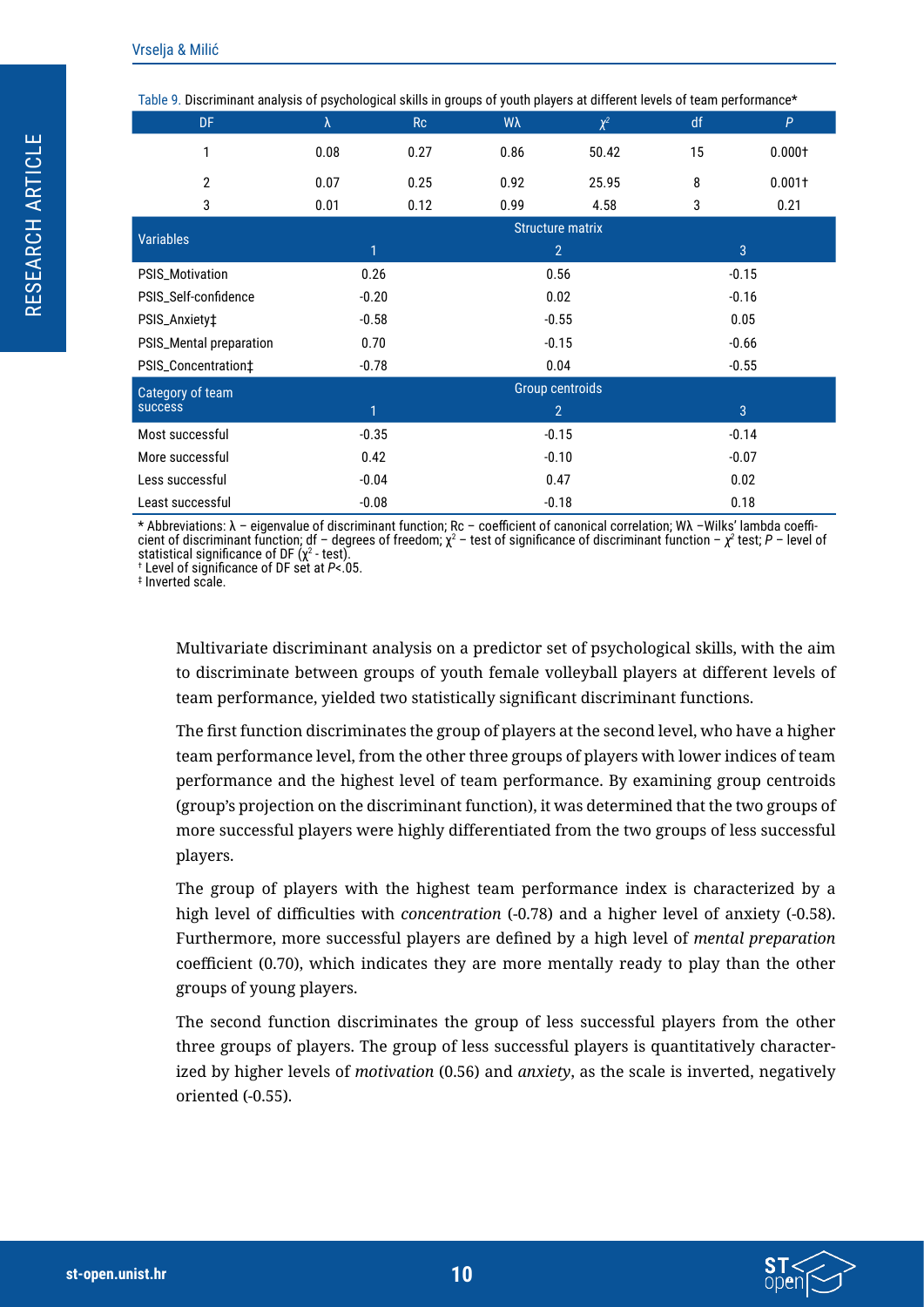### **Discussion**

By applying univariate analysis of variance on four groups of players at different levels of *team performance*, significant differences were found in four of the five measured psychological skills: *concentration* (*P*=0.001), *anxiety control* (*P*=0.002), *mental preparation* (*P*=0.002), and *motivation* (*P*=0.034). There were no significant differences between these groups of players in the *self-confidence* variable.

It can be assumed that a higher level of the previous success of players from the most successful teams leads to higher expectations regarding athletic results of those teams, which may put the players under higher pressure which they cannot easily "control". Hence, they exhibit higher levels of *anxiety*. It is also possible that in the most successful teams, precisely because of those high expectations within the team, there is a form of rivalry or a lower level of *cohesion*. Thus, the players are more anxious and worried about their performance. As team *cohesion* was not measured in this study, it is merely a speculation, which can be the subject of future studies, but the basis for this speculation is Cox's ([1987](#page-12-6), [2005](#page-12-7)) statement that *state anxiety* of athletes in teams that exhibit higher levels of cohesion is significantly lower than in teams with lower levels of cohesion. Hence, if a team achieves high levels of cohesion, all the players in that team will play more freely and with fewer reactions of their teammates on their possible mistakes. Generally, by observing the overall *anxiety* results in all four groups, it can be stated that *anxiety control* is not high, and it is necessary to work more on players' anxiety control in all the groups.

Validation of the PSIS-Y questionnaire scales revealed satisfactory coefficients of reliability in the scales of *motivation, self-confidence*, and *concentration*, and good reliability in the scales of *anxiety control* and *mental preparation*. The *team emphasis* scale, which measures an individual's feeling of belonging to a group and personal contribution to the team, does not have acceptable and satisfactory reliability, and it is possible that this construct is still not fully developed among young players. The same results were obtained by Stipkov ([2018](#page-13-4)) in a study conducted at the National Volleyball Championship two years ago. Mean values of the scales show that youth female volleyball players have high levels of *motivation* for practicing volleyball, medium levels of *concentration*, *self-confidence*, and *anxiety control*, and low levels of *mental preparation*, which can be explained by the fact that young volleyball players are not familiar enough with the techniques which would prepare them for the matches or training to achieve better athletic results and achievements. By comparing these findings with the results obtained by Stipkov [\(2018](#page-13-4)), the results are similar. However, in a study conducted by Milavić (2013), junior and cadet female volleyball players had lower values of all four psychological variables, except for *concentration*. The other psychological variables (*motivation, self-confidence, anxiety control*, and *mental preparation*) are much lower in older age groups. Considering this is a cross-sectional study, causation between the analyzed variables cannot be determined. The possible reasons could be that in older age groups teams have already been selected, i.e., players are better specialized for their playing role, the competition between players is much stronger, and expectations are much higher (players are expected to perform at the top level, with very few mistakes due to poor performance of volleyball elements).

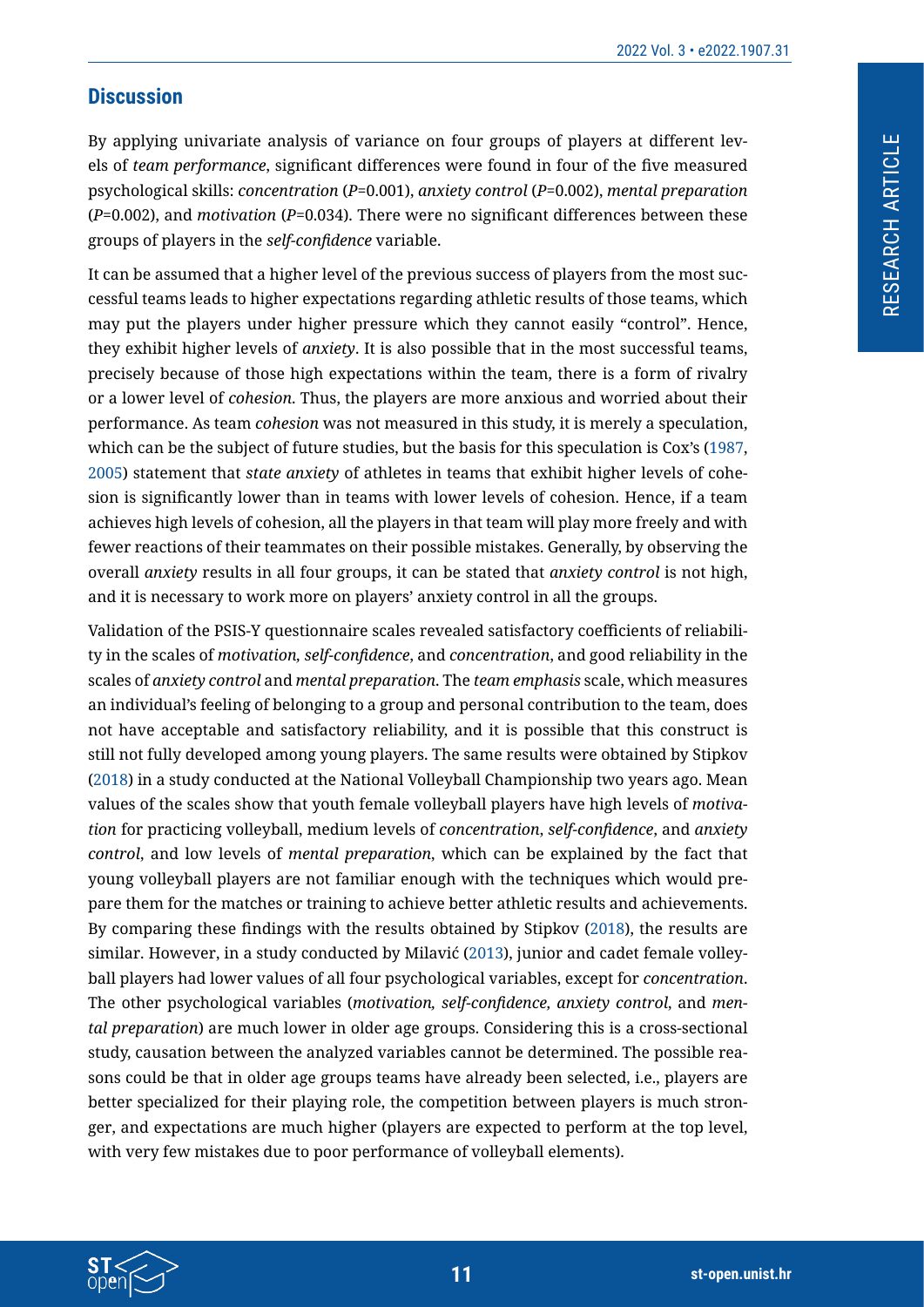Multivariate discriminant analysis on a predictor set of psychological skills, with the aim to discriminate between groups of youth female volleyball players at different levels of team performance, yielded two statistically significant discriminant functions. The first function discriminates the group of players at the second level, who have a higher team performance level, from the other three groups of players with lower indices of team performance and the highest level of team performance. By examining group centroids (group's projection on the discriminant function), it was determined that the two groups of more successful players were highly differentiated from the two groups of less successful players. The group of players with the highest index of team performance is characterized by a high level of difficulties with *concentration* and a higher level of *anxiety*, i.e., greater feeling of pressure which cannot be controlled. The second function discriminates the group of less successful players from the other three groups of players. The group of less successful players is quantitatively characterized by higher levels of *motivation* and *anxiety*. These results are congruent with previous findings of Stipkov ([2018](#page-13-4)), who conducted the study also on the sample of youth female volleyball players of approximately the same chronological age, and Milavić (2013), who performed research on male and female volleyball players with somewhat higher chronological age and found lower quantitative values of the measured dimensions.

The scientific contribution of this paper is the validation of the measuring instrument on a large sample of participants and the confirmation of previous findings on the psychological skills of youth female volleyball players. To properly understand the causal relationship between the analyzed psychological variables and competitive performance, it is necessary to conduct experiments to determine how changes in a psychological skill affect competitive performance and how changes in competitive performance affect psychological skills. By comparing the results of this study with previous studies investigating this problem, a decline in the level of correlation between most psychological skills of youth female volleyball players and different levels of competitive team performance is noticed. This negative trend may be influenced by the increased importance of competition and an increasing pressure put on youth players by their environment, and it should be investigated further. If it is established that the increased pressure from the environment actually does affect the decline of psychological skills, it will be necessary to work systematically on multiple levels to change that. The first level is to act educationally on persons who turn out to be the cause of stress (parents, coaches, club management), to relieve or eliminate the "source" of stress. The second level is to develop stress coping skills in youth female volleyball players, i.e., to develop psychological skills that could improve performance in a competition.

All of the above emphasizes the necessity of developing these psychological skills in youth players, but also of systematic work of the expert team, which should certainly include a sports psychologist.

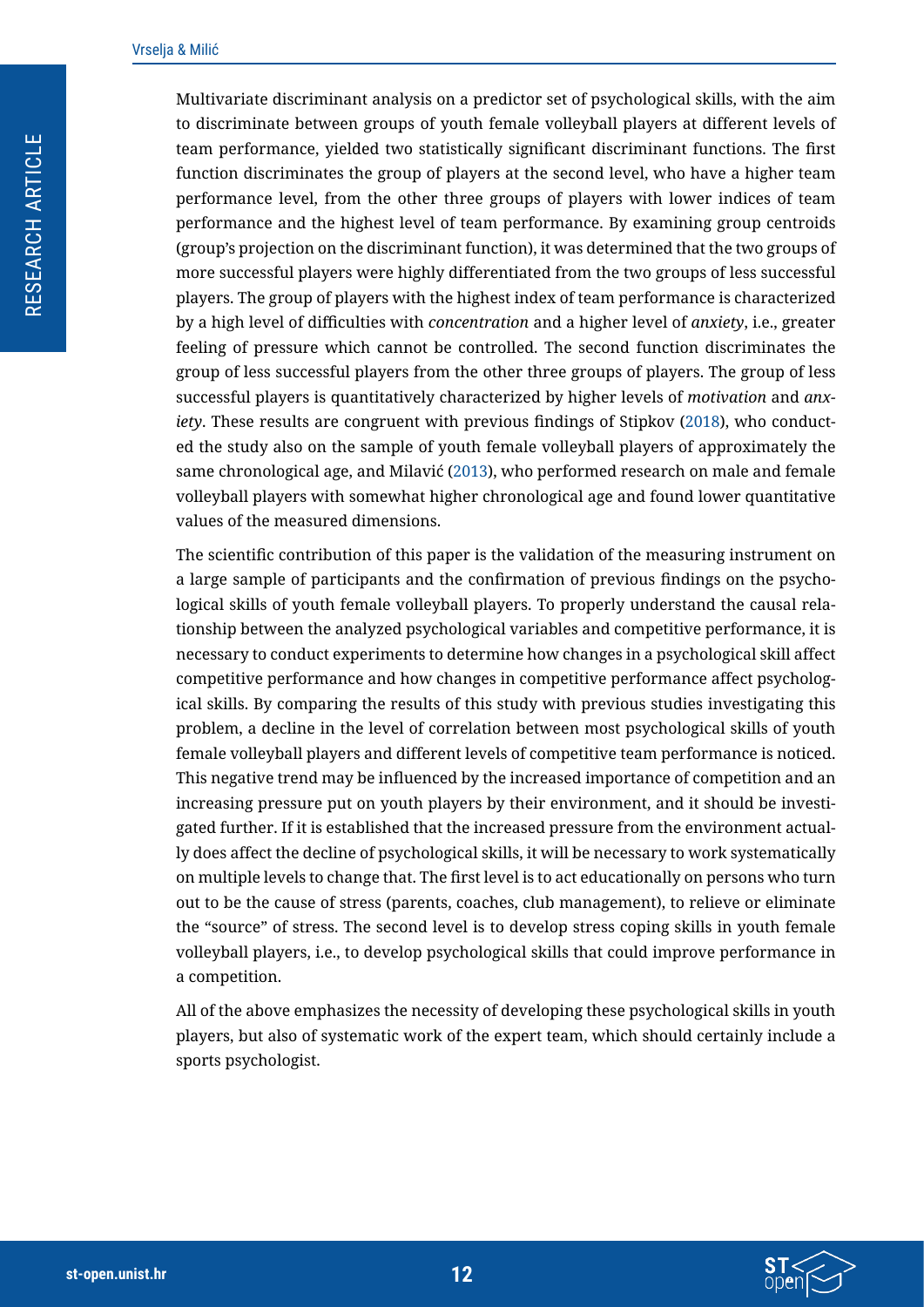**Provenance:** Submitted. This manuscript is based on the master's thesis by Ena Vrselja at the University of Split Faculty of Kinesiology, and deposited in the Dabar repository (https://urn.nsk.hr/ urn:nbn:hr:221:743708).

**Peer review:** Externally peer reviewed.

**Received:** 1 May 2021 / **Accepted:** 20 October 2021 / **Published online:** 17 February 2022.

**Acknowledgements:** We are grateful to all players and coaches who participated in this study and the Croatian Volleyball Association for support of this study, which was carried out during the National Championships of the Age groups. Special appreciations to our colleague Boris Milavić, PhD in psychology, for helping us create this scientific graduation thesis.

**Funding:** This research received no specific grant from any funding agency in public, commercial or not-for-profit sectors.

**Ethics approval:** The Ethics Committee of the Faculty of Kinesiology has determined that the presented research project fully meets the ethical standards of research on human beings, and there are no legal and ethical obstacles to conducting scientific research on young volleyball players to determine the relationship between psychological characteristics and team performance.

**Authorship declaration:** AV has contributed in all study phases, such as acquisition, input, data analysis, data interpretation, and manuscript drafting. MM has contributed in all phases of the study, participated in study design, formulating hypothesis and title, creating and executing experimental methods, data analysis and interpretation of the results and drafting the manuscript. Both authors approved the final version of the manuscript.

**Competing interests:** The authors completed the ICMJE Unified Competing Interest form (available upon request from the corresponding author), and declare no conflicts of interest.

#### **ORCID**

Mirjana Milić Dhttps://orcid.org/0000-0002-6914-8666

#### **References**

- <span id="page-12-0"></span>Alexander, V., & Krane, V. (1996). Relationships among performance expectations, anxiety, and performance in collegiate volleyball players. *Journal of Sport Behavior, 19*(3), 246–269.
- <span id="page-12-4"></span>Chartrand, J. M., Jowdy, D. P., & Danish, S. J. (1992). The psychological skills inventory for sports: Psychometric characteristics and applied implications. *Journal of Sport and Exercise psychology, 14*(4), 405–413.
- <span id="page-12-6"></span>Cox, R. H. (1987). Relationship between psychological variables and player position in women's volleyball. *Unpublished manuscript, Kansas State University*.
- <span id="page-12-7"></span>Cox, R. H. (2005). *Psihologija sporta. Koncepti i primjene* [Sport psychology. Concepts and applications]. Jastrebarsko: Naklada Slap.
- <span id="page-12-1"></span>Cox, R., Russell, W., & Robb, M. (1999). Comparative concurrent validity of the MRF-L and ARS competitive state anxiety rating scales for volleyball and basketball. *Journal of Sport Behavior, 22*(3), 310–320.
- <span id="page-12-2"></span>Duda, J. L. (2001). Achievement Goal Research in Sport: Pushing the Boundaries and Clarifying Some Misunderstandings. In G. C. Roberts (Ed.), *Advances in Motivation in Sport and Exercise* (pp. 129–182). Leeds: Human Kinetics.
- <span id="page-12-5"></span>Elferink-Gemser, M. T., Visscher, C., Lemmink, K. A., & Mulder, T. W. (2004). Relation between multidimensional performance characteristics and level of performance in talented youth field hockey players. *Journal of Sports Science, 22*(11–12), 1053–1063.
- <span id="page-12-3"></span>Feltz, D. L. (1988). Self-confidence and sport performance. In K. B. Pandolf (Ed.), *Exercise and sport science reviews* (pp. 423–457). New York: Macmillan.

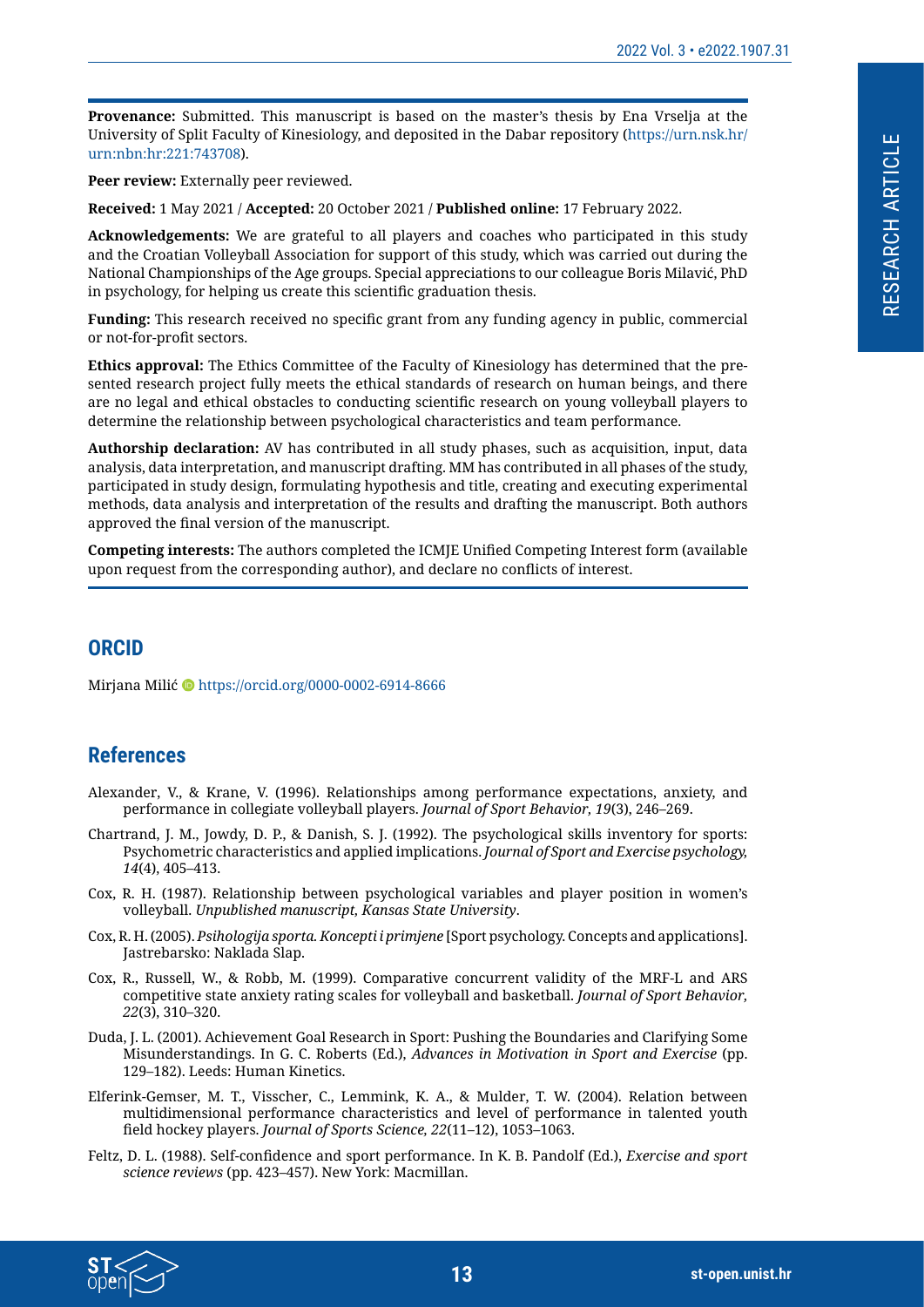- <span id="page-13-8"></span>Feltz, D. L. (1994). Self-confidence and performance. In D. Druckman & R.A. Bjork (Eds.), *Learning, remembering, believing: Enhancing human performance* (pp. 173–206). Washington, DC: National Academy Press.
- Galić, B., Protić, I., Žvan, M., & Kondrič, M. (2014). Psychological characteristics of young tennis players; Correlation with feedback and coaching leadership style. *Gymnasium, Scientific Journal of Education, Sports, and Health, 15*(2), 39–45.
- <span id="page-13-11"></span>Gould, D., Dieffenbach, K., & Moffett, A. (2001). *The Development of Psychological Talent in U.S. Olympic Champions - Final Grant Report.* Sport Science and Technology Division of the United States Olympic Committee (USOC).
- <span id="page-13-12"></span>Gould, D., Dieffenbach, K., & Moffett, A. (2002). Psychological Characteristics and Their Development in Olympic Champions. *Journal of Applied Sport Psychology. 14*(3), 172–204.
- <span id="page-13-0"></span>Grgantov, Z. (2005). *Identification of volleyball players' morphological-motor structures in relation with age and situation efficiency* (Unpublished doctoral dissertation). University of Zagreb, Faculty of Kinesiology, Zagreb.
- <span id="page-13-9"></span>Jones, G., Hanton, S., & Swain, A. B. J. (1994). Intensity and interpretation of anxiety symptoms in elite and non-elite sports performers. *Personality and Individual Differences, 17*(5), 657–663.
- <span id="page-13-3"></span>Jurko, D. (2013). *Construction and initial validation of a questionnaire assessing group properties in volleyball* (Unpublished doctoral dissertation). University of Split, Faculty of Kinesiology, Split.
- <span id="page-13-7"></span>Klein, D. (1990). Anxiety and sport performance: A meta-analysis. *Anxiety Research, 2*(2), 113–131.
- <span id="page-13-6"></span>Mahoney, M. J., T. J. Gabriel, T. S. Perkins. (1987). Psychological skills and exceptional athletic performance. *The Sport Psychologist, 1*(3), 181–199.
- Milavić, B. (2013). *Construction and validation of a questionnaire assessing psychological characteristics in volleyball players*. Doctoral Thesis. Split: University of Split, Faculty of Kinesiology.
- Milavić, B., Jurko, D., & Grgantov, Z. (2013). Relations of Competitive State Anxiety and Efficacy of Young Volleyball Players. *Collegium Antropologicum, 37*(Suppl 2), 83–93.
- Milavić, G., Grgantov, Z., & Veličkovska, L. A. (2013). Age and positional differences in psychological coping skills of young female volleyball players. *Research in Physical Education, Sport and Health, 2*(1), 9–16.
- Milić, M. (2014). *Intra-positional and inter-positional differences among young female volleyball players in some anthropological characteristics* (Unpublished doctoral dissertation). University of Split, Faculty of Kinesiology, Split.
- <span id="page-13-1"></span>Orlick, T., & Partington, J. (1988). Mental links to excellence. *The Sport Psychologist, 2*(2), 105–130.
- <span id="page-13-2"></span>Roberts, G. C. (2001). Understanding the Dynamics of Motivation in Physical Activity: The Influence of Achievement Goals on Motivational Processes. In G.C. Roberts (Ed.), *Advances in Motivation in Exercise and Sport* (pp. 1–50). Champaign, IL: Human Kinetics.
- <span id="page-13-5"></span>Schurr, K. T., Ashley, M. A., & Joy, K. L. (1977). A multivariate analysis of male athlete personality characteristics: Sport type and success. *Multivariate Experimental Clinical Research, 3*(2), 53–68.
- Sindik, J., Novokmet, N., & Havaš-Auguštin, D. (2013). The application of psychological skills inventory for sports at Croatian coaches and recreational table tennis players. *Sports Sciences, 6*(1), 54–60.
- <span id="page-13-14"></span>Sindik, J. (2014). The Comparison of the Psychological Skills in Sport Trainers and recreational table tennis players. *Fizička kultura, 68*(2), 148–156.
- <span id="page-13-13"></span>Smith, R. E., Schutz, R. W., Smoll, F. L., & Ptacek, J. T. (1995). Development and validation of a multidimensional measure of sport-specific psychological skills: The Athletic Coping Skills Inventory-28. *Journal of sport and exercise psychology, 17*(4), 379–398.
- Stanović, N. (2017). *Relations between self-esteem and psychological characteristics of youth female volleyball players* (Unpublished master's thesis). University of Split, Faculty of Kinesiology, Split*.*
- Stanović, N., Milić, M., & Grgantov, Z. (2020). Competitive state anxiety and self-esteem in youth female volleyball players of different player roles and competitive efficacy. *Acta Kinesiologica, 14*(1), 64–66.
- <span id="page-13-4"></span>Stipkov, M. (2018). *Psychological characteristics of youth female volleyball players* (Unpublished master's thesis). University of Split, Faculty of Kinesiology, Split.
- <span id="page-13-10"></span>Van den Auweele, Y., Nys, K., Rzewnicki, R., & Van Mele, V. (2001). Personality and the Athlete. In Singer R.N., H.A. Hausenblas, & C.M. Janelle (Eds.), *Handbook of sport psychology* (2nd ed), (pp. 239–268). New York: John Wiley & Sons Inc.